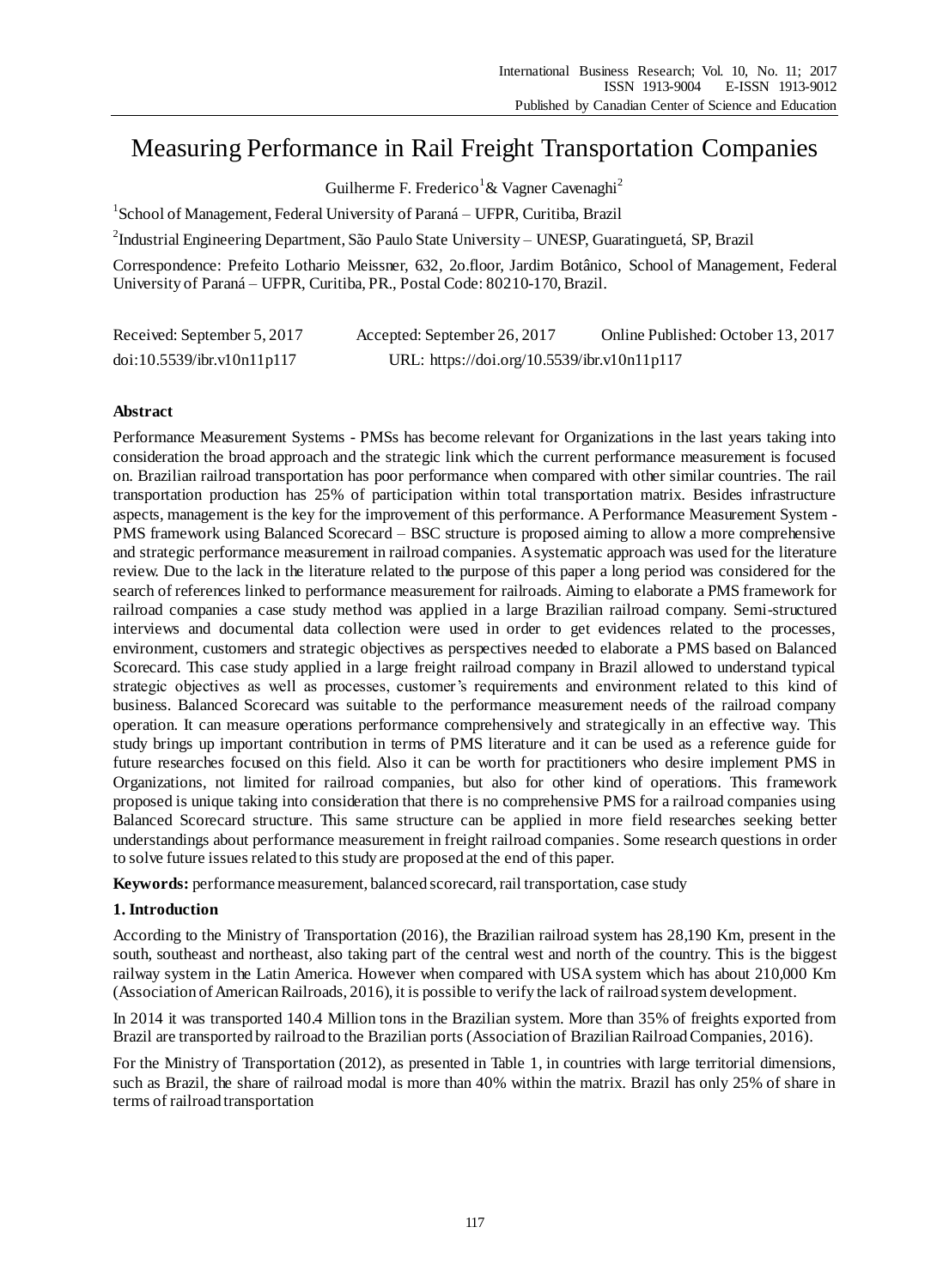|                               | <b>Countries</b>                                                                                                                                                                                                                                                                                                                                                                                                                                                                                                                                                                                                                                                                                                                                                                                                                              | Road | Railways | <b>Waterways and</b><br><b>Others</b> |
|-------------------------------|-----------------------------------------------------------------------------------------------------------------------------------------------------------------------------------------------------------------------------------------------------------------------------------------------------------------------------------------------------------------------------------------------------------------------------------------------------------------------------------------------------------------------------------------------------------------------------------------------------------------------------------------------------------------------------------------------------------------------------------------------------------------------------------------------------------------------------------------------|------|----------|---------------------------------------|
|                               | Russia                                                                                                                                                                                                                                                                                                                                                                                                                                                                                                                                                                                                                                                                                                                                                                                                                                        | 8%   | 81%      | 11%                                   |
|                               | <b>United States</b>                                                                                                                                                                                                                                                                                                                                                                                                                                                                                                                                                                                                                                                                                                                                                                                                                          | 32%  | 43%      | 25%                                   |
|                               | Canada                                                                                                                                                                                                                                                                                                                                                                                                                                                                                                                                                                                                                                                                                                                                                                                                                                        | 43%  | 46%      | 11%                                   |
|                               | Austrália                                                                                                                                                                                                                                                                                                                                                                                                                                                                                                                                                                                                                                                                                                                                                                                                                                     | 53%  | 43%      | 4%                                    |
|                               | <b>Brazil</b>                                                                                                                                                                                                                                                                                                                                                                                                                                                                                                                                                                                                                                                                                                                                                                                                                                 | 58%  | 25%      | 17%                                   |
|                               | China                                                                                                                                                                                                                                                                                                                                                                                                                                                                                                                                                                                                                                                                                                                                                                                                                                         | 37%  | 50%      | 13%                                   |
|                               | According to Towson University (2016) the freight rail achieved in United States was about 2,847 billion<br>(tonne useful x kilometer) in 2015, followed by China with about 2,209 billion of tku and Russia wi<br>billion of tku. This means that the productivity of US system is almost 9 times higher than Brazil that a<br>332 billion of tku (Association of Brazilian Railroad Companies, 2016)<br>According to data presented Brazil need to improve significantly its railroad transportation in order to a<br>more balanced transportation matrix. This poor performance impacts directly the country in the wor<br>mainly because the country has a large dependency in commodities production which most of need<br>transported by train. It is clear that the infrastructure issues have a huge impact on this poor performation |      |          |                                       |
| management is also the key.   |                                                                                                                                                                                                                                                                                                                                                                                                                                                                                                                                                                                                                                                                                                                                                                                                                                               |      |          |                                       |
|                               | Thus, take this into consideration, an effective PMS for railroad transportation can support man<br>decisions regarding operations matters. In this way, this research aims to present a PMS framework to be<br>railroad companies. Also, this research brings contribution for the theory in terms of PMS applications.                                                                                                                                                                                                                                                                                                                                                                                                                                                                                                                      |      |          |                                       |
| this article.                 | This paper is structured as follows: next section will bring the literature review about performance meas<br>and in specific balanced scorecard. After that the research method will be presented and justified. In the s<br>empirical research with data collection and findings will be present. Lastly, conclusions and final remar                                                                                                                                                                                                                                                                                                                                                                                                                                                                                                        |      |          |                                       |
| 2. Literature Review          |                                                                                                                                                                                                                                                                                                                                                                                                                                                                                                                                                                                                                                                                                                                                                                                                                                               |      |          |                                       |
| 2.1 Performance Measurement   |                                                                                                                                                                                                                                                                                                                                                                                                                                                                                                                                                                                                                                                                                                                                                                                                                                               |      |          |                                       |
|                               | Performance measurement has been one of the important topics for researches in the last two decades sir<br>the broad perspective was defended by Eccles. For Eccles (1991), there was a need to stop of consider<br>financial indices as the basis for the performance measurement. A broader range of indicators became a r<br>faced with the new competitive environment in 1990's.                                                                                                                                                                                                                                                                                                                                                                                                                                                         |      |          |                                       |
|                               | Lebas (1995) consider that performance is defined as the potential for future success in the implement<br>actions required to achieve the targets and objectives.                                                                                                                                                                                                                                                                                                                                                                                                                                                                                                                                                                                                                                                                             |      |          |                                       |
|                               | Neely, Gregory & Platts (1995) defines performance measurement as being "the process of quantification<br>action, where measurement is the process of quantification and the action is what leads to the performan<br>Neely, Gregory and Platts (1995) a system of measurement of performance must contain individual n<br>interrelated one each other pertaining to certain environment. According to these authors, when carrying<br>a project of a PMS some questions must be done:                                                                                                                                                                                                                                                                                                                                                        |      |          |                                       |
|                               | Which measurements of performance are used?                                                                                                                                                                                                                                                                                                                                                                                                                                                                                                                                                                                                                                                                                                                                                                                                   |      |          |                                       |
| Why are they being used?      |                                                                                                                                                                                                                                                                                                                                                                                                                                                                                                                                                                                                                                                                                                                                                                                                                                               |      |          |                                       |
| How much will they cost?      |                                                                                                                                                                                                                                                                                                                                                                                                                                                                                                                                                                                                                                                                                                                                                                                                                                               |      |          |                                       |
| What benefits can they offer? |                                                                                                                                                                                                                                                                                                                                                                                                                                                                                                                                                                                                                                                                                                                                                                                                                                               |      |          |                                       |
|                               | Lebas (1995) states that the performance measurement and the performance management are not see                                                                                                                                                                                                                                                                                                                                                                                                                                                                                                                                                                                                                                                                                                                                               |      |          |                                       |
|                               | According to author there is an interactive process between these two issues. PMS is the information sys<br>is at the heart of the performance management process (Bititci, Carrie & Mcdevitt, 1997).                                                                                                                                                                                                                                                                                                                                                                                                                                                                                                                                                                                                                                         |      |          |                                       |
|                               | Thus, it is necessary in the performance measurement an approach beyond the financial focus. The qu<br>factors of process and the stakeholders' satisfaction in the organization, like customers, employees and of<br>included in the news models of performance management, being linked to issues such as marked<br>technologies and economy, with necessarily, a connection with the strategic scope modern organizations.                                                                                                                                                                                                                                                                                                                                                                                                                 |      |          |                                       |

Table 1. Transportation Modes Share per Countries

According to Towson University (2016) the freight rail achieved in United States was about 2,847 billion of tku (tonne useful x kilometer) in 2015, followed by China with about 2,209 billion of tku and Russia with 2,075 billion of tku. This means that the productivity of US system is almost 9 times higher than Brazil that achieved 332 billion of tku (Association of Brazilian Railroad Companies, 2016)

According to data presented Brazil need to improve significantly its railroad transportation in order to achieve a more balanced transportation matrix. This poor performance impacts directly the country in the world trade, mainly because the country has a large dependency in commodities production which most of needs to be transported by train. It is clear that the infrastructure issues have a huge impact on this poor performance but management is also the key.

Thus, take this into consideration, an effective PMS for railroad transportation can support management decisions regarding operations matters. In this way, this research aims to present a PMS framework to be used by railroad companies. Also, this research brings contribution for the theory in terms of PMS applications.

This paper is structured as follows: next section will bring the literature review about performance measurement and in specific balanced scorecard. After that the research method will be presented and justified. In the sequence, empirical research with data collection and findings will be present. Lastly, conclusions and final remarks close this article.

## **2. Literature Review**

## *2.1 Performance Measurement*

Performance measurement has been one of the important topics for researches in the last two decades since them the broad perspective was defended by Eccles. For Eccles (1991), there was a need to stop of considering only financial indices as the basis for the performance measurement. A broader range of indicators became a necessity faced with the new competitive environment in 1990's.

Lebas (1995) consider that performance is defined as the potential for future success in the implementation of actions required to achieve the targets and objectives.

Neely, Gregory & Platts (1995) defines performance measurement as being "the process of quantification of the action, where measurement is the process of quantification and the action is what leads to the performance". For Neely, Gregory and Platts (1995) a system of measurement of performance must contain individual measures interrelated one each other pertaining to certain environment. According to these authors, when carrying through a project of a PMS some questions must be done:

Lebas (1995) states that the performance measurement and the performance management are not separated. According to author there is an interactive process between these two issues. PMS is the information system that is at the heart of the performance management process (Bititci, Carrie & Mcdevitt, 1997).

Thus, it is necessary in the performance measurement an approach beyond the financial focus. The qualitative factors of process and the stakeholders' satisfaction in the organization, like customers, employees and others are included in the news models of performance management, being linked to issues such as market, news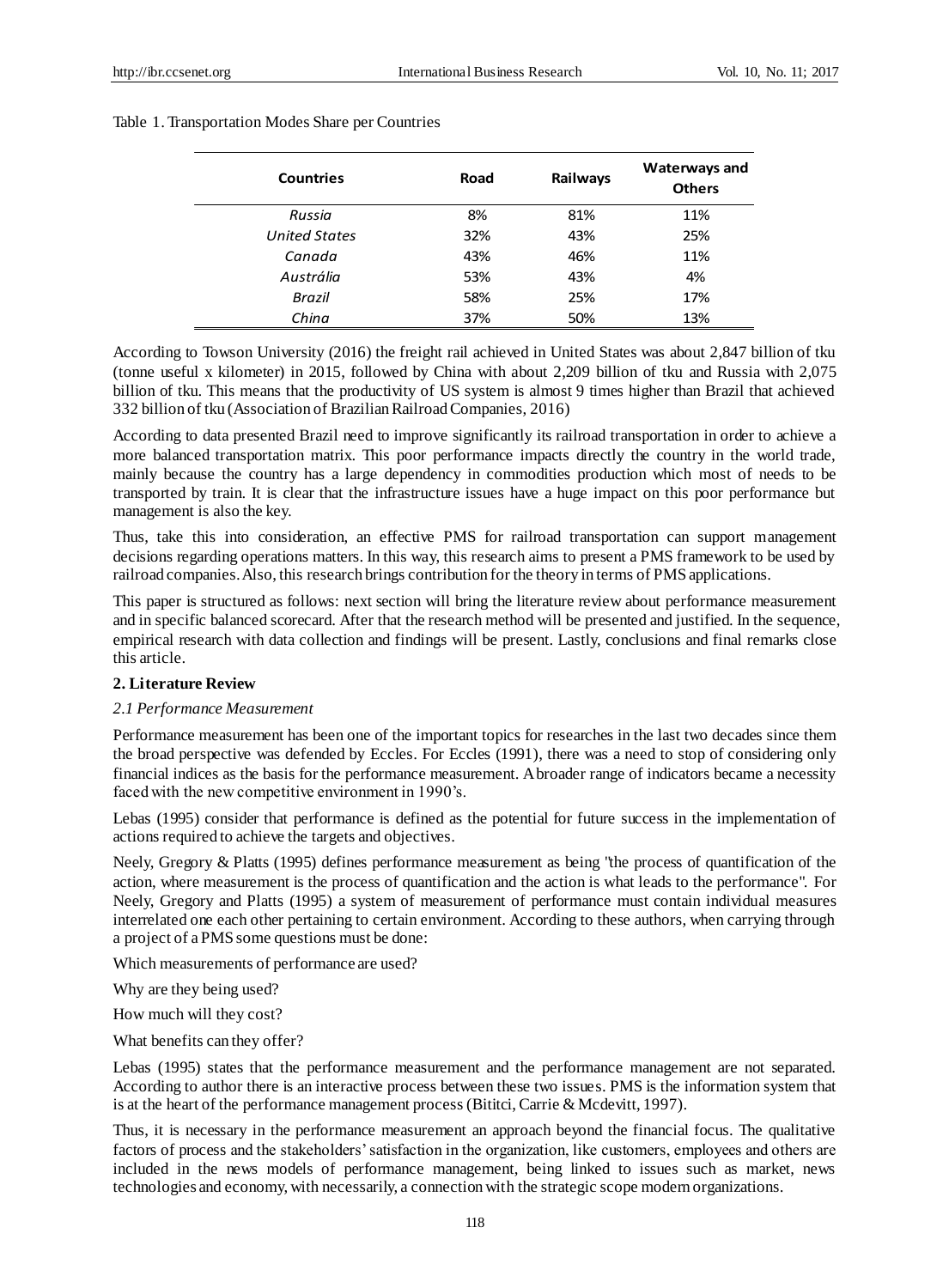The performance measurement must be part of the process control involving the strategic, tactical and operational levels, assessing through of a continual way the planning and the actions implemented under others views beyond the financial.

PMSs offer, through a set of information, a support to the process of performance management, which has a broader approach. In developing of a PMS it is important to understand the reasons, costs and utilizations of measures. It doesn´t make sense to have many measures without link with the corporate and operations strategy. Also, it cannot require huge effort to obtain measures, costing lots of money and taking so much time from people who are responsible for the performance measurement.

PMSs should have attention in terms of its evolution and stages of development. Authors as Van Aken et.al. (2005) and Wettstein & Kueng (2002), have proposed on the literature maturity framework in order to assess the evolutions of PMSs.

Newer PMSs consider this balanced structure for the performance measurement process. Some frameworks have been proposed in the literature as Performance Prism (Neely, Adams & Crowe, 2001) and Balanced Scorecard (Kaplan & Norton, 1996).

Some authors have strongly criticized the use of BSC as Voepel, Leibold & Eckhoff (2006). However this PMS has successfully been used for many world class companies in the world. Balanced Scorecard is certainly one of the most used PMS by the companies in the current context.

#### *2.2 The Balanced Scorecard*

The Balanced Scorecard was developed in 1990 from a work group from Nolan Norton Institute, which assisted the KPMG in research and development of new management models. The objective of the group was to create a model of measuring performance in organizations of the future, since the existing models until then were already considered obsolete. The leader of the study was David Norton, CEO from the Nolan Norton Institute at that time, being assisted by Robert Kaplan, acting as academic consultant. During the year of 1990, representatives of twelve companies from the sectors of manufacturing, services, heavy industry and high technology were brought together to develop the new model of performance evaluation.

According to Kaplan & Norton (1996), the organizations were contesting in complex environments where the understanding of their goals and methods to reach them, are vital aspects for their own survival. The authors say many service organizations, mainly transports, communications, economy and utilities exist over decades in a noncompetitive environment. However, the age of information has requested new potentialities for the competitive success.

For Kaplan & Norton (1996), the Balanced Scorecard measures the operational performance through 4 perspectives: financial, customers, processes and learning and growth.

Perspective of learning and growth is the basis for the processes. It is related to how company will support changes and improvement in order to achieve the corporate mission and vision. Perspective of processes is related to initiatives with regards to achieve excellence in business processes aiming to satisfy customers and consequently shareholders. Perspective of customers is related to initiatives about customer relationship and satisfaction. Lastly, financial perspective is the result from other three perspectives with regards financial results and satisfaction of shareholders.

Niven (2002) defines Balanced Scorecard as a careful set of measurements derived from the strategy of the organization. According to the author, the Balanced Scorecard represents a tool which the leaders can use when communicating with employees and external interested parties the results and the direction of performance through where the organization will reach its strategical mission and its objectives.

For Niven (2002), the BSC is a model that includes three functions:

- System of Measures;
- System of strategic management; and
- Tool of Communication.

According to Frost (2000), the BSC is a good example of system of performance measurement model that shows a vision of news perspectives, beyond of financial.

The objectives and measures of performance for the Balanced Scorecard are more than a collection of financial and non-financial measurements of performance. They are derived from of a top-down process application of the united business' mission and strategy (Kaplan & Norton, 1996)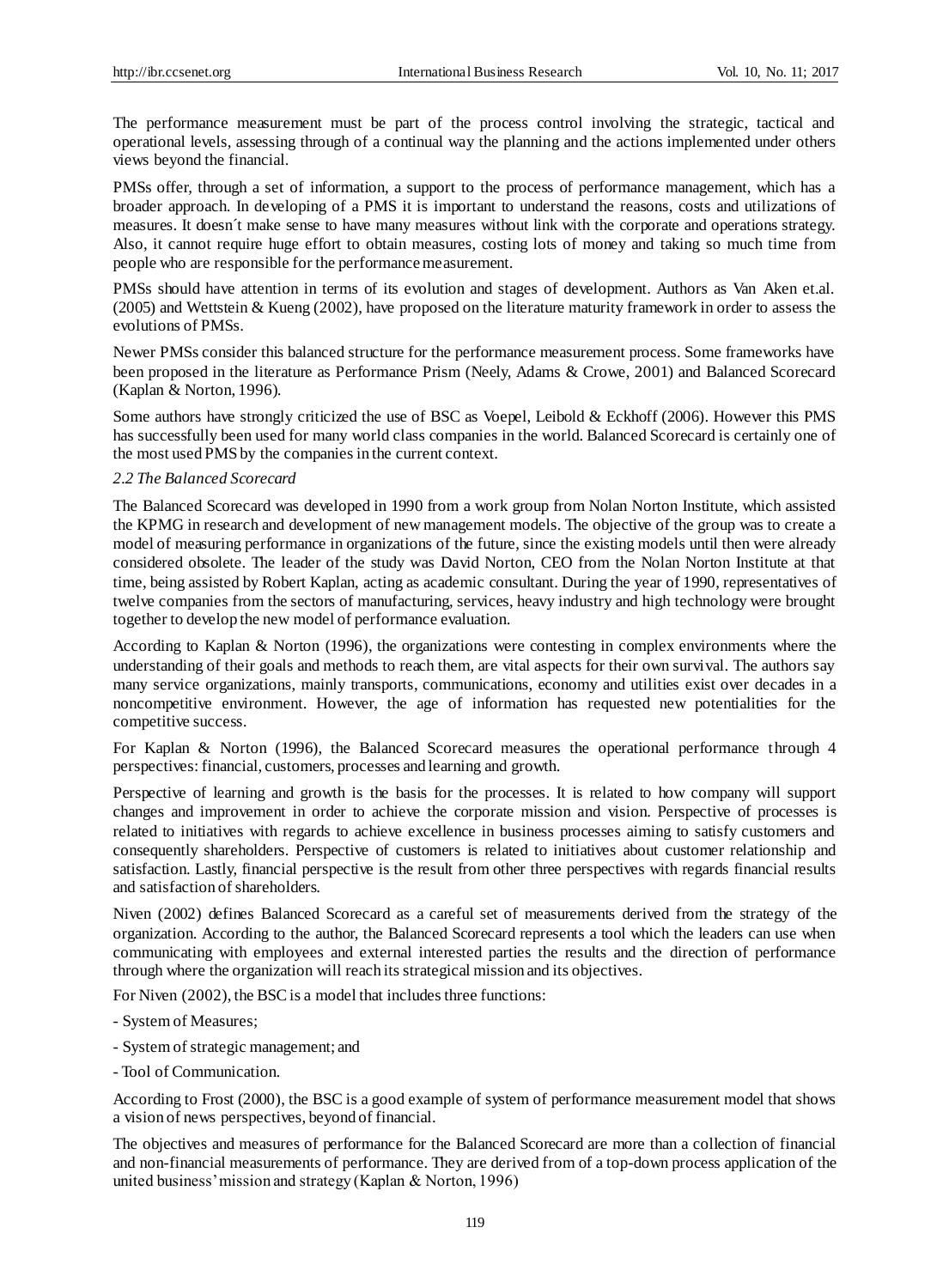According to Kaplan & Norton (2001), although each organization can achieve the alignment and strategical focus in many ways, in many places and in many sequences, each one use a common set of five principles as follows:

- 1) Translate the strategy to operational terms
- 2) Align the organization to the strategy
- 3) Make strategy everyone's Job
- 4) Make strategy a continual process
- 5) Mobilize change through executive leadership

In the first principle, the strategy must be transmitted following a logic architect of a strategic map and a group of balanced indicators, looking for specifying the details, the critical elements for strategies growth. This happens to create a common and understandable reference point through all the units in the business organization, also all their employees.

For Kaplan & Norton (2001) organizations are complex, building many times their numerous departments, business unities, specializes departments, having their own knowledge and culture.

For these authors, the functional divisions come and become the biggest obstacles for the implementation of the strategy that many organizations have great difficulties to communicate and coordinate these divisions. For the organizational development be more than the total amount of sum parts, individual strategies must be joined and integrated. By this idea it is presented the second principle of the organization focused on strategy.

The third principle contemplates the realization of the strategy for a daily work of all in between the organization. This principle requires that all employees understand the strategy and lead on a daily basis into the business to add for the implementation of its success. The executives can begin this process using the BSC to communicate and educate the organization about the strategy to be implemented (Kaplan & Norton, 2001)

On the forth principle, Kaplan & Norton (2001) establishes that the strategy must be accomplished by a continuum process, they say, many organizations build their management process through budgets and operational plans. According to them, the organizations introduce by BSC a double continuum process to manage the strategy. The process integrates the management tactics with management strategies, using three important processes which are the strategy linked to the budget process, the strategy review process, the learning and the strategy adaptation.

For Kaplan & Norton (2001), the four first principles focus on BSC as tool, structure and process to support them. For these authors, the strategy implementation requires changes for each part of the organization. Moreover, it also requires a team to coordinate these changes. For them the BSC program begins on the mobilization and the creation of a moment for the process to be released. Right after, the focus turns to be on the governance to implement a new development model. Finally and gradually, a new management system evolves into a system of strategic management which institutionalizes a new culture, values and processes into a new system to manage it. This can support strongly not only the performance measurement but also the performance management.

Then the BSC is more than just a PMS. It is also an instrument of strategic management, aiding in the clarifying and transmission of vision, communication and establishment of goals, planning and definition of the objectives and strategic feedback and learning. It allows company measure effective performance aligned with strategic objectives much more than only operational performance.

## *2.3 PMS for Rail Companies*

A literature review was carried out in order to identify PMSs for railroad companies. According to Table 2 it is possible to verify that the PMS approaches are more related to benchmarking, efficiency, maintenance and infrastructure and sector analysis. There are no proposals with the objective to measure a railroad company as a whole. These proposals do not present a comprehensive framework in terms of perspective in an integrated structure.

In this way, it is possible to affirm that there is a lack with regards methods and frameworks to measure rail companies. Thus, this study can bring a novel research presenting a valuable framework for both practitioners and researches interested in rail companies' performance measurement.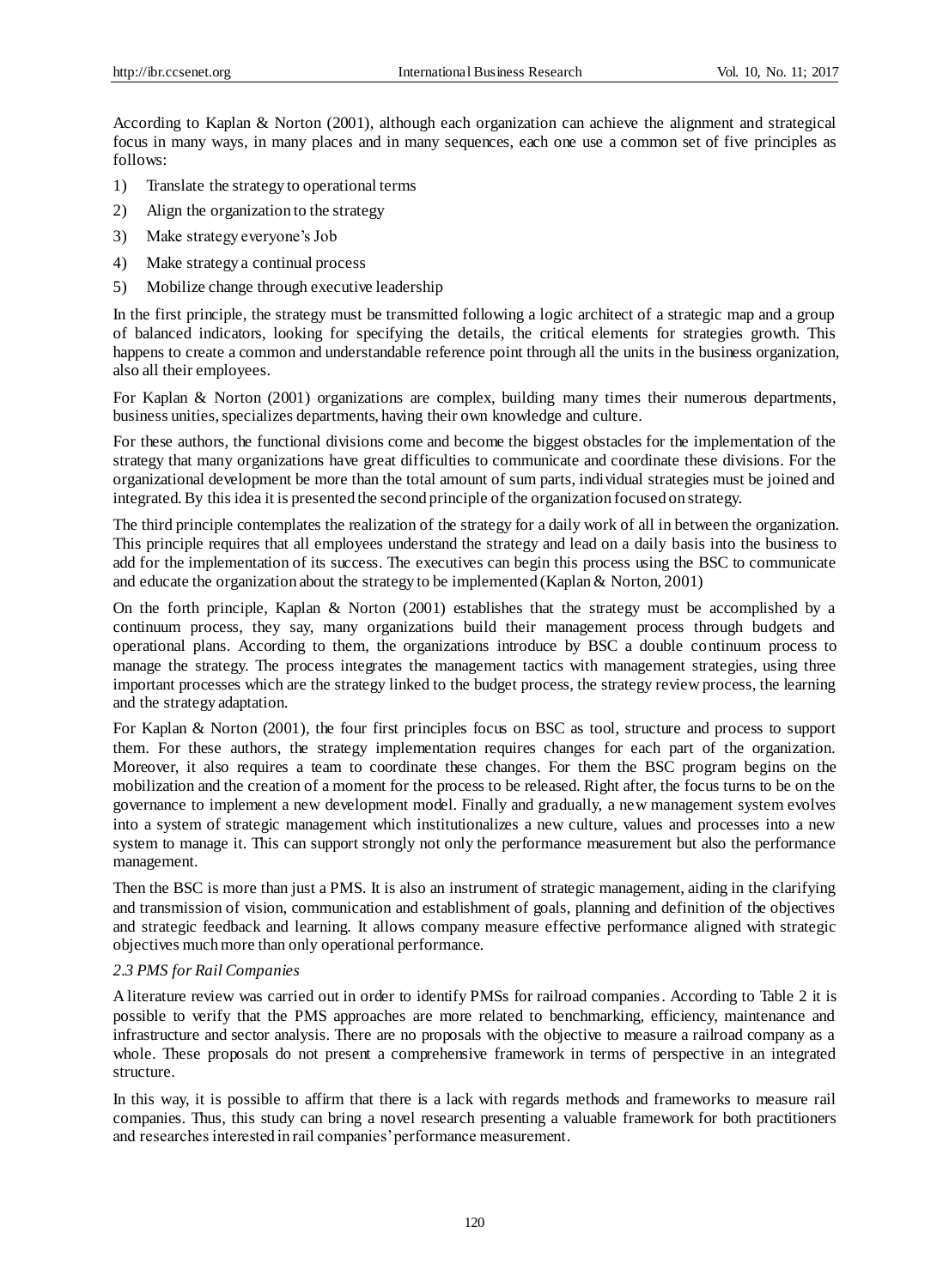| Performance Measurement              |                                                                                                                                                                                                                                        |
|--------------------------------------|----------------------------------------------------------------------------------------------------------------------------------------------------------------------------------------------------------------------------------------|
| for Railways                         | <b>Research Scope</b>                                                                                                                                                                                                                  |
| Jorge-Moreno<br>&                    | It is related to Performance of European Railway Industry. There is no PMS framework                                                                                                                                                   |
| Garcia-Gebrian (1999)                | proposal. It has focus on production efficiency of Railways companies as a whole.                                                                                                                                                      |
| <b>Walters</b> (1999)                | This research focuses on PMS for Property Management in a Railway Company. PMS<br>considers only Customer Satisfaction Perspective.                                                                                                    |
| Lan & Lin $(2006)$                   | The approach is related to performance measurement in terms of technical efficiency. It is<br>applied a stochastic method making the comparison of performance of 39 worldwide<br>railway systems.                                     |
| Sajeev & Narayan (2008)              | Study has focus on operational efficiency performance. There is no strategic approach and a<br>PMS framework is not proposed. A DEA (Data Envelopment Analysis) methodology is used<br>for the research.                               |
| Ahren & Aditya (2009)                | Two case studies were carried out in order to identify indicators for maintenance (MPIs) and<br>make a benchmarking between these railway companies. PMS framework with broad<br>perspectives is not approached.                       |
| Stenstrom, Parida & Galar<br>(2012)  | PMS proposed for maintenance and infrastructure perspectives. Consider health, safety, and<br>environment and maintenance aspects. There is no strategic and broad perspectives neither a<br>cause-and-effect link between indicators. |
| Mir Ali, Ghaderi & Rostami<br>(2013) | There is no PMS proposed based on BSC. It just presents some initiatives that were<br>implemented since that BSC was implemented at Khorasan Railway Company                                                                           |
| Sharma et.al. $(2016)$               | Research was focused on measuring performance of Indian Railways in terms of efficiency<br>of service. It has an operational perspective only using DEA methodology                                                                    |
| Rajeev et.al. (2016)                 | Comparative performance between 16 Indian Railway Zones. There is no focus on PMS for<br>performance measurement of Rail company itself.                                                                                               |

#### Table 2. Performance Measurement Researches for Railways

#### **3. Research Method**

This research used a qualitative approach taking into consideration that there are not approaches with regards BSC for railroad companies. Also, the objective is to explore a phenomenon which is the application of the BSC for this kind of operations. As the most used method in qualitative approaches is the Case Study.

For Bryman & Bell (2007), the case study implicates in a detailed an intensive analysis of a simple case or multiple cases. A case study is involved into the complexity and the private nature of the case itself. Voss, Tsikriktsis & Frohlich (2002) define a case study as a description of a phenomenon, past or present, described from multiple evidences. The case study, according to the authors, may derive from direct observation or systematic interviews, as well as from public or private databases. They affirm that one of the advantages of this method is the possibility of studying the phenomenon in the specific context in which it occurs, allowing the whys and queens to be answered based on a systemic and holistic understanding of the phenomena studied.

The distinguishing feature of the case study lies in its ability to deal with a wide variety of evidence - documents, artefacts, interviews and observations (Yin, 2003). It is common to question the number of firms studied, especially in single case studies, but for Yin (2003) it is only justifiable in situations where the case represents a crucial test of the existing theory; or when the case is a rare or exclusive event or the case serves a revealing purpose. In addition, the single case study may involve only one unit of analysis (holistic).

The research method involved a case study carried out within a Brazilian freight railroad transport operator, with the aim to map overall operations and the its relation with the strategy in order to build the framework to be proposed on this article. This case can be considered as crucial since there are few railroads in the country and there is a strong similarity between the operations

As the collection instruments was used a semi-structure interview using a research protocol. This research protocol was elaborated based on the BSC structure. Documental data was used as well in order to gather more evidences about the research objective.

The steps executed on the research using the case study method were as follows:

1) Constructs for the Research Protocol as basis for interviews and documental data collection

2) Case Study Planning: Definition of unity analysis (areas of railroad company), people to be interviewed definition, sequence of questions and documentation collection

3) Data Collection: Execution of interviews and documentation and data collection (data about processes, railroad company areas, environment, strategic objectives, typical measures, stakeholders, customers' expectations and needs)

4) Data Analysis: Data was analyzed against BSC structure and concept. Data was analyzed in terms of strategic objectives, cause-and-effect between these objectives, processes in the departments or railroad company, environmental and stakeholder analysis, measure needs)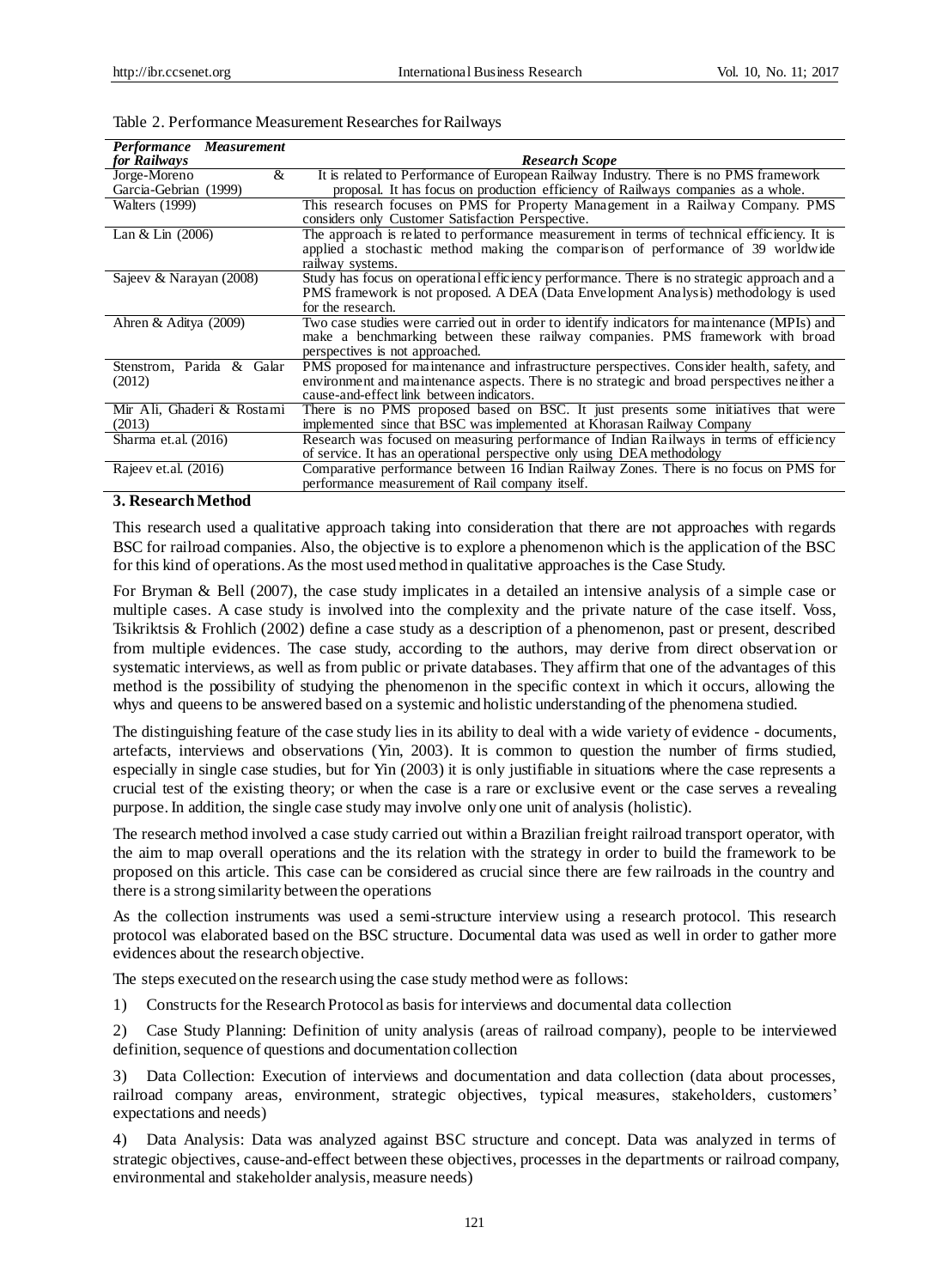5) Theoretical Framework: Based on data analysis the theoretical framework was elaborated. It follows the structure of BSC strategic map in terms of measurement perspectives, cause-and-effect link and strategic link.

Figure 1 presents the theoretical framework. It was used as basis for the PMS formulated.



Figure 1. Presentation of the strategic map for BSC model

The theoretical framework present a bottom-up approach, which, from the perspective of learning and growth , keep processes more effective, which guarantee the satisfaction and retention of customers, seeking up achieving the financial objectives of the organization. The BSC as PMS for railroad companies was elaborated based on this theoretical framework. It will be present on the next section containing the performance measures according to each perspective of BSC structure.

## **4. BSC for Railroad Companies**

This framework comes from the theoretical framework based on the Strategic Map of the company. The performance measures are divided by four BSC perspectives: learning and growth, processes, customers and financial, as follows in this text. In case of the processes perspective, in this paper will be present only operational processes perspective, due to its greater relevancy for the performance of the operator of freights railroad transportation. On the research measures were also proposed for administrative, commercial, procurement and information management processes.

PMS measures developed for the framework is as follows:

- 1) The Learning and Growth Perspective's Indicators
- Index of implementation in Information technology
- Index of implementation of training
- Index of retention in formation programs
- Index of employees' satisfaction
- Turn-over of employees
- Frequency tax (work accident)
- Index of occupational health
- Index of absenteeism
- 2) The Operational Processes Perspective's Indicators
- Locomotives productivity (tku/kgf)
- Wagons productivity (tku/kgf)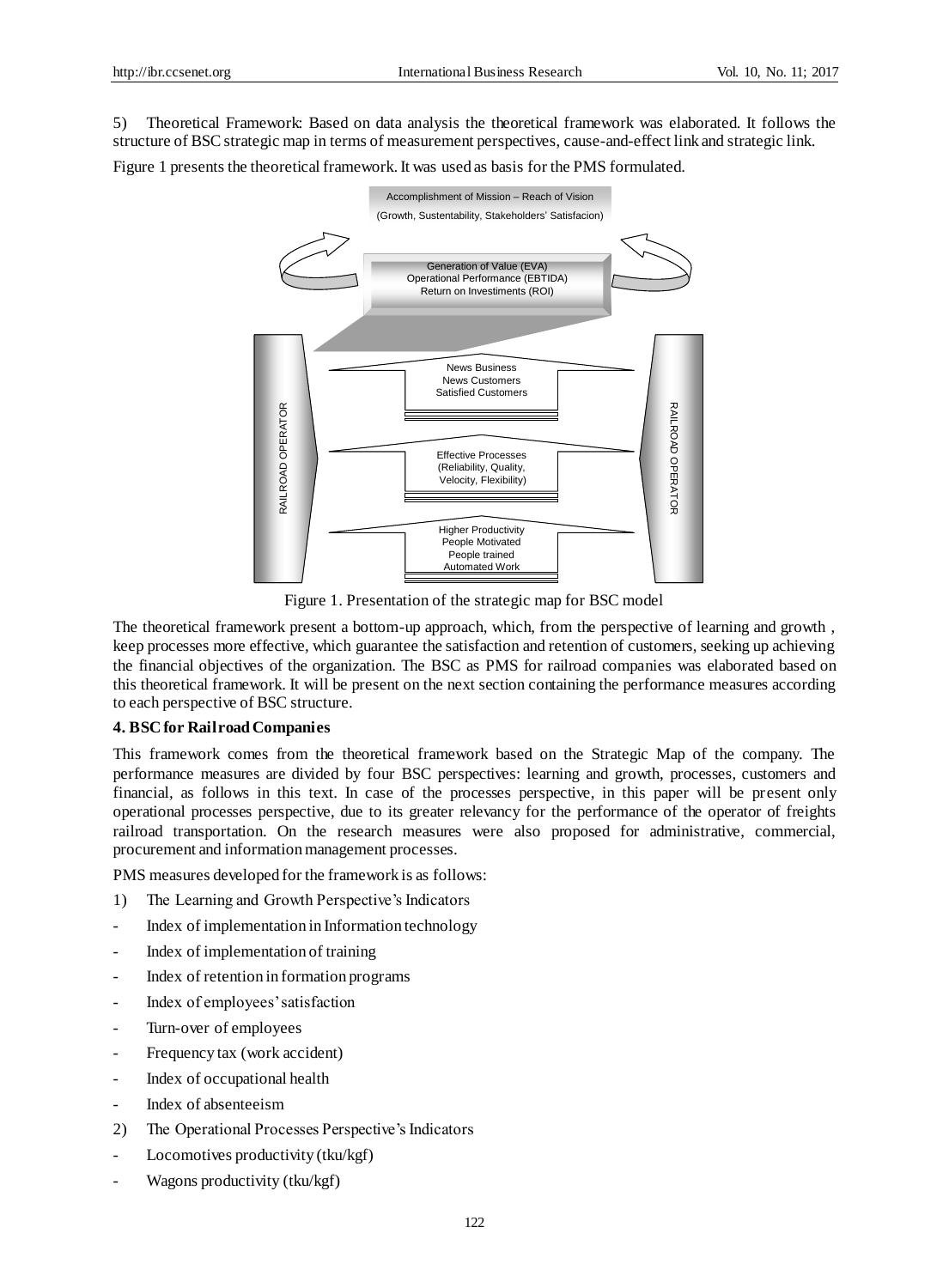- Rail Productivity (tku/(km.km/h))
- Terminals utilization (%)
- Locomotives availability  $(\%)$
- Wagons availability (%)
- Terminals availability (%)
- Rail availability (%)
- Timeline accomplishment of recovery rolling materials projects (%)
- Timeline accomplishment of construction and recovery of rail projects (%)
- Locomotives reliability (%)
- Transit-time of trains (h)
- Cycle time of wagons (h)
- Utilization of the traction capacity  $(\%)$
- Utilization of wagon capacity (%)
- Index of Accidents (accident/million train x km)
- Loading efficiency  $(\%)$
- Unloading efficiency (%)
- Permanence time wagons in terminals (h)
- Waiting time of trucks in transhipment (h)
- Production of transportation efficiency (%)
- Energy efficiency of transport (l/tkb)
- Accuracy of production monthly planning (%)
- 3) The Customer Perspective's Indicators
- Index of accomplishment of contracts  $(\%)$
- Index of customers' satisfaction  $(\% )$
- Index of retention of customers  $(\%)$
- Index of prospection of customers  $(\%)$
- Index of market share in current business  $(\%)$
- Index of entrance in news business (%)
- Attendance flexibility to additional demand (%)
- Index of products mix increase  $(\%)$
- Commercial average speed (km/h)
- 4) The Financial Perspective's Indicators
- Profit per stock (\$)
- EBTIDA Earnings before taxes, interests, depreciation and amortization (\$)
- ROI Return on investment  $(\%)$
- $EVA Economic value added (\$)$
- $TSR Total sharedholder return (\%)$
- Index of reduction of costs  $(\%)$
- Flows profitability (\$/tku)

Each measure is linked to a strategic objective. For each measure was also established a formula and frequency of measurement. The Table 3 represents the Framework containing strategic objectives, measures, formula and frequency. For each perspective was developed a table as demonstrated on Table 3. This example is related to Operational Processes Perspective.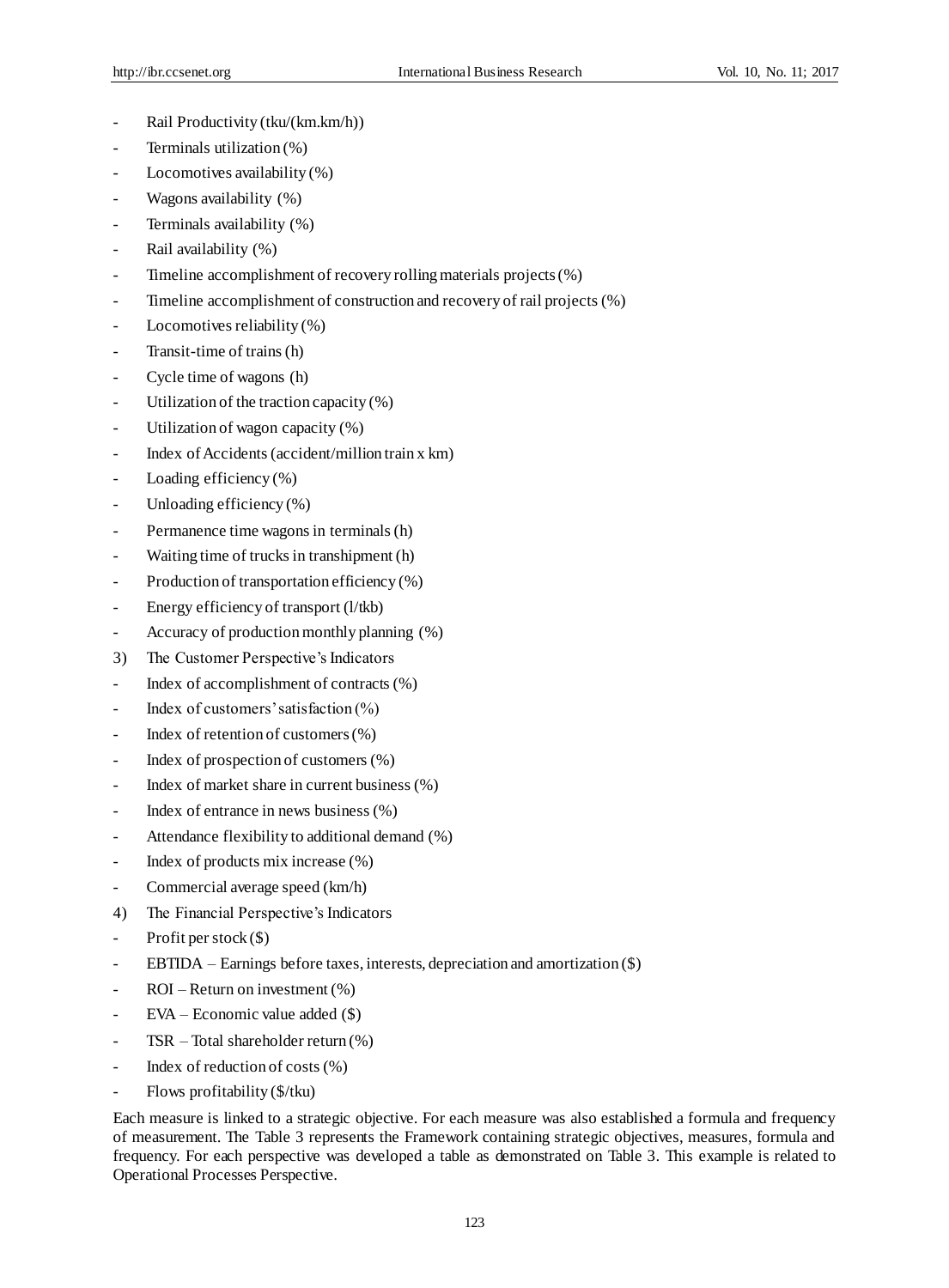# Table 3. BSC framework for Railroad Companies

| OPERATIONAL PROCESSES PERSPECTIVE                                                                               |                                                                                             |                                                                                                                                          |                  |  |
|-----------------------------------------------------------------------------------------------------------------|---------------------------------------------------------------------------------------------|------------------------------------------------------------------------------------------------------------------------------------------|------------------|--|
| <b>STRATEGIC</b><br><b>OBJECTIVE</b>                                                                            | <b>INDICATOR</b>                                                                            | <b>FORMULA</b>                                                                                                                           | <b>FREQUENCY</b> |  |
|                                                                                                                 | Locomotives Productivity<br>(tku/kgf)                                                       | [(tku generated)/(total of Kgf available)]                                                                                               | Monthly          |  |
|                                                                                                                 | Wagons Productivity<br>(tku/vagão)                                                          | [(tku generated)/(Wagons avalilable)]                                                                                                    | Monthly          |  |
| <b>Maximize Assets</b><br>Productivity                                                                          | Rail Productivity<br>(tku/(km/h)xkm)                                                        | [(tku generated)/(rail availability)]                                                                                                    | Monthly          |  |
|                                                                                                                 | Terminals Utilization (%)                                                                   | [(carloads performed)/(Terminal Capacity]x100                                                                                            | Monthly          |  |
|                                                                                                                 | Locomotive Availability (%)                                                                 | N<br>∑ [ Kgf.h available/ Total Kgf.h] x100/N<br>$=1$<br>N= Days accumulated on moth                                                     | Monthly/Daily    |  |
| Maximize the<br>Availability and                                                                                | Acomplishment of Projects<br>Deadlines for undercarriage<br>recovery (%)                    | [( Project activities finished on time)/(Total of Projects<br>Predicted)]x100                                                            | Monthly          |  |
| Guarantee the<br>Reliability of Assets<br>In order to achieve<br>the excellence of<br>Maintenance<br>Management | Locomotive Reliability (Mean<br>Km betwwen failures) (Km)                                   | N<br>$\sum$ [ Km performed/ Total failures]/N<br>$=1$<br>N= Days accumulated on month                                                    | Monthly/Daily    |  |
|                                                                                                                 | Wagons Availability<br>$(\% )$                                                              | N<br>∑ [ Wagon.h available/ Total Wagons.h] x 100/N<br><b>1=1</b><br>N= Days accumulated on month                                        | Monthly/Daily    |  |
| Maximize Rail<br>Availability and<br>Guarantee Project                                                          | Rail Availability<br>(Km/h)xKm                                                              | N<br>n<br>∑ [∑(Distance of strech i)x(Veloc. strech] I/N<br>$i=1$<br>$\equiv$ 1<br>N= Days accumulated on month<br>n= number of streches | Monthly/Daily    |  |
| Deliverables aiming<br>the excellence on<br>Rail Management                                                     | Accomplishment of Projects<br>Deadline for Rail<br>Infrastructure and<br>Superstructure (%) | [(Project Finished on Time)/(Total or Projects Planned)]x100                                                                             | Monthly          |  |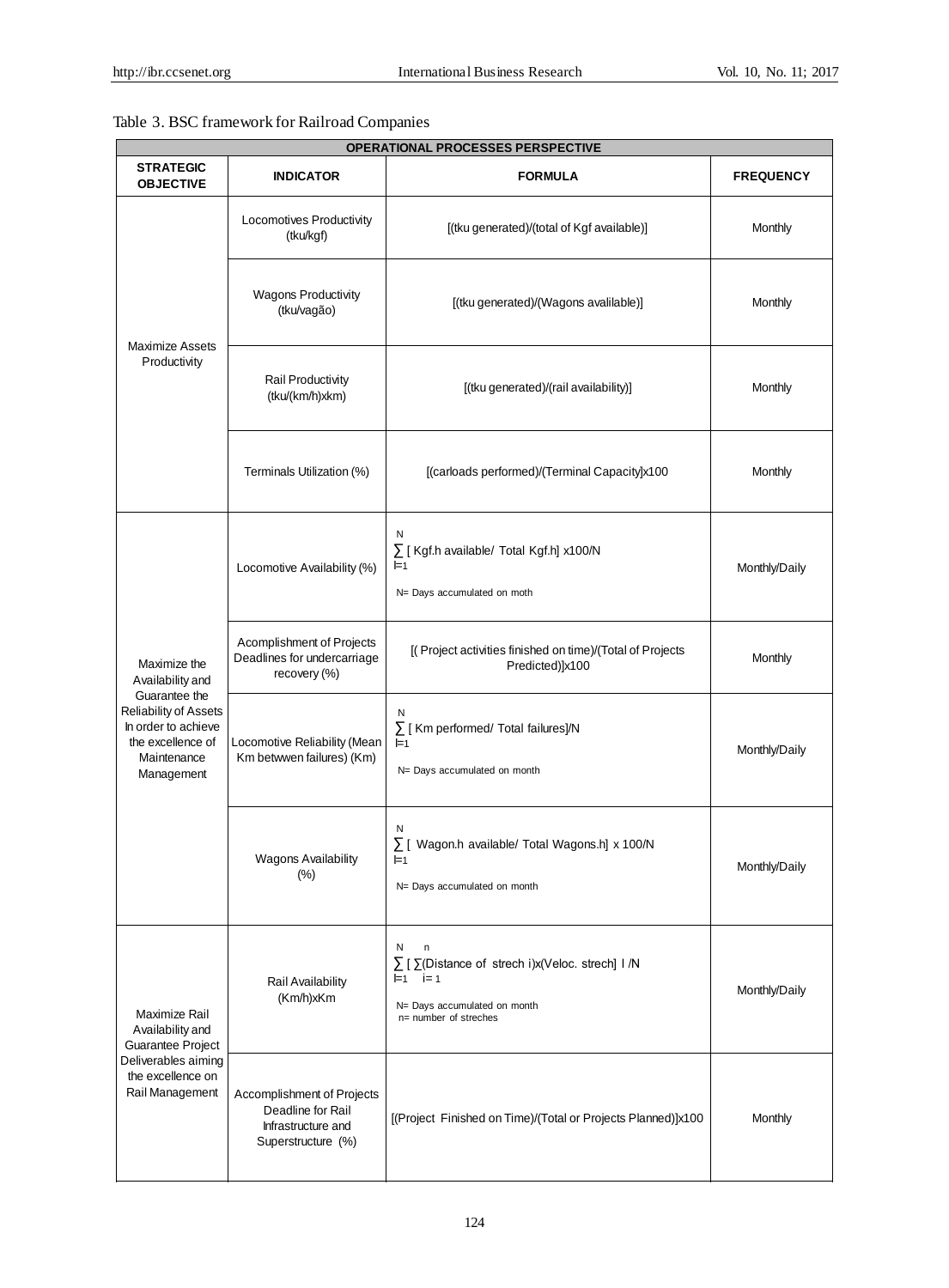# Continuation of Table 3

|  | nttp://ibr.ccsenet.org                                                                      |                                                               | international Business Research                                                                                                                                       | VOL 10, IVO. 11, 201 |
|--|---------------------------------------------------------------------------------------------|---------------------------------------------------------------|-----------------------------------------------------------------------------------------------------------------------------------------------------------------------|----------------------|
|  | Continuation of Table 3                                                                     |                                                               |                                                                                                                                                                       |                      |
|  |                                                                                             | <b>Transportation Production</b><br>Efficiency (%)            | N<br>$\sum$ [(tku performed)/ dku planned)]   x100/N<br>l=1<br>N= Days accumulated on month                                                                           | Monthly/Daily        |
|  | Guarantee<br>Production<br>Exellence on<br>Transportation and<br><b>Handling Operations</b> | Load Efficiency<br>(% )                                       | N<br>∑[(Wagons loaded)/(Wagons planned] I x100/N<br>$=1$<br>N= Days accumulated on month                                                                              | Monthly/Daily        |
|  |                                                                                             | Wagons Unload Efficiency<br>$(\%)$                            | Ν<br>∑[(Wagons unloaded)/(Wagons planned)]   x100/N<br>$\models$ 1<br>N= Days accumulated on month                                                                    | Monthly/Daily        |
|  |                                                                                             | Terminals Availability (%)                                    | N<br>$\sum$ [(Total of hours available/ Total hours] I x100/N<br>$\equiv$ 1<br>N= Days accumulated on month                                                           | Monthly/Daily        |
|  | Guarantee and<br>Improve Terminal<br>Operations In order<br>to Achieve                      | Wagons time in Terminal<br>(hours)                            | N<br>n<br>$\sum$ [ $\sum$ (Time of Permanence i)/n] I/N<br>$=1$ $i=1$<br>N= Days accumulated on month<br>n= number of Wagons                                          | Monthly/Daily        |
|  | Execellence on<br>Load and Unload<br>Operations                                             | Load Capacity Utilization (%)                                 | N<br>n<br>Σ [ Σ (tu loaded in Wagon/ Wagon Capacity)i /n] I<br>x100/N<br>$I = 1$ $I = 1$<br>N= Days accumulated on month<br>*tu = useful tonne<br>n= number of wagons | Monthly/Daily        |
|  |                                                                                             | Time of Wait in Line of<br>Truchs for Transhipment<br>(hours) | Ν<br>n<br>$\sum$ [ $\sum$ (Full unload Time i)/n] I/N<br>$=1$ $=1$<br>N= Days accumulated on month<br>n= number of trucks                                             | Monthly/Daily        |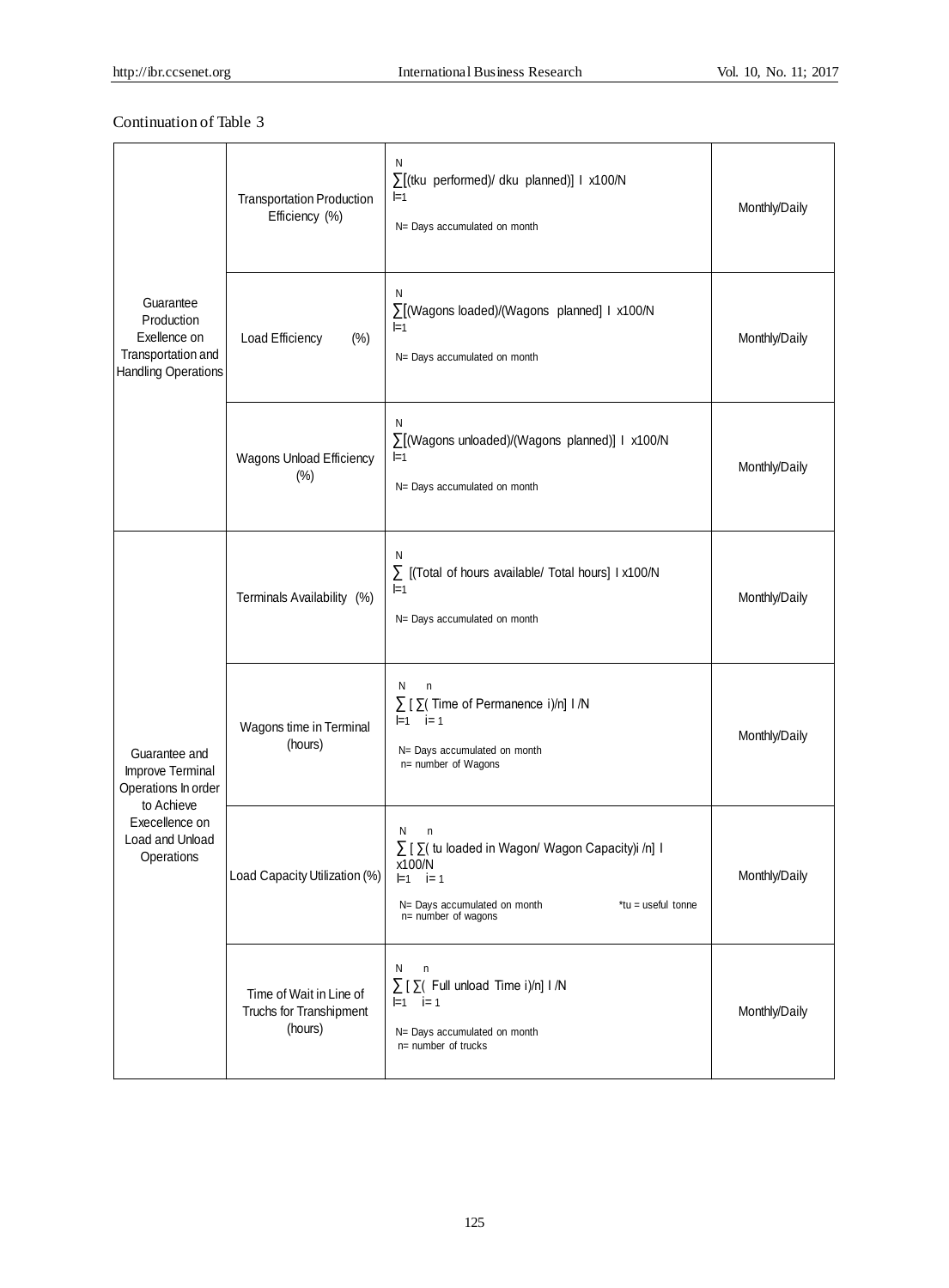# Continuation of Table 3

|                                                                                                                        | Effectivenes Delivery to<br><b>Internal Customers</b><br>( %) | [(Total of Demands Done)/(Total of Demands Planned)]x100                                                                                                            | Monthly       |
|------------------------------------------------------------------------------------------------------------------------|---------------------------------------------------------------|---------------------------------------------------------------------------------------------------------------------------------------------------------------------|---------------|
| Guarantee<br>execellence on<br><b>Planning Activities</b>                                                              | Efficiency on New Service<br>Projects (%)                     | [(Projects Finished on time)/(Total of Projects Planned)]x100                                                                                                       | Monthly       |
|                                                                                                                        | Accuracy on Production Plan<br>$(\%)$                         | [(tku performed + losses tku not planned)/(total of tku<br>planned)]x100                                                                                            | Monthly       |
| Guarantee and<br>Improve Trains<br>Circulation In order<br>to achieve<br>excellence on<br>transportation<br>operations | Transit-Time of Trains (hours)                                | N<br>n<br>$\sum$ [ $\sum$ (Time between Origin and Destiny i /n] I /N<br>$=1$ $i=1$<br>N= Days accumulated on month<br>n= number of trains                          | Monthly/Daily |
|                                                                                                                        | Wagons Cycle Time (hours)                                     | N<br>n<br>Σ [ Σ(time between Origin and Destiny i /n] I /N<br>$=1$ $i=1$<br>N= Days acumulated on month<br>n= number of wagons                                      | Monthly/Daily |
|                                                                                                                        | <b>Traction Capacity</b><br>Utilization(%)                    | N<br>n<br>$\sum$ [ $\sum$ ( tb pulled/ tb of train-type) i/n] 1 x100/N<br>$=1$ $i=1$<br>N= Days accumulated on month<br>n= number of trains<br>$*$ tb = gross tonne | Monthly/Daily |
|                                                                                                                        | Accident Index<br>(Accident/million train.Km)                 | (Accidents Ocurred)/[(Total of trains on month x Km<br>performed)/1,000.000]                                                                                        | Monthly       |
|                                                                                                                        | Energetic Efficiency (l/tkb)                                  | (Total fuel consumed)/(tkb total pulled)<br>*tkb = gross tonne km                                                                                                   | Monthly       |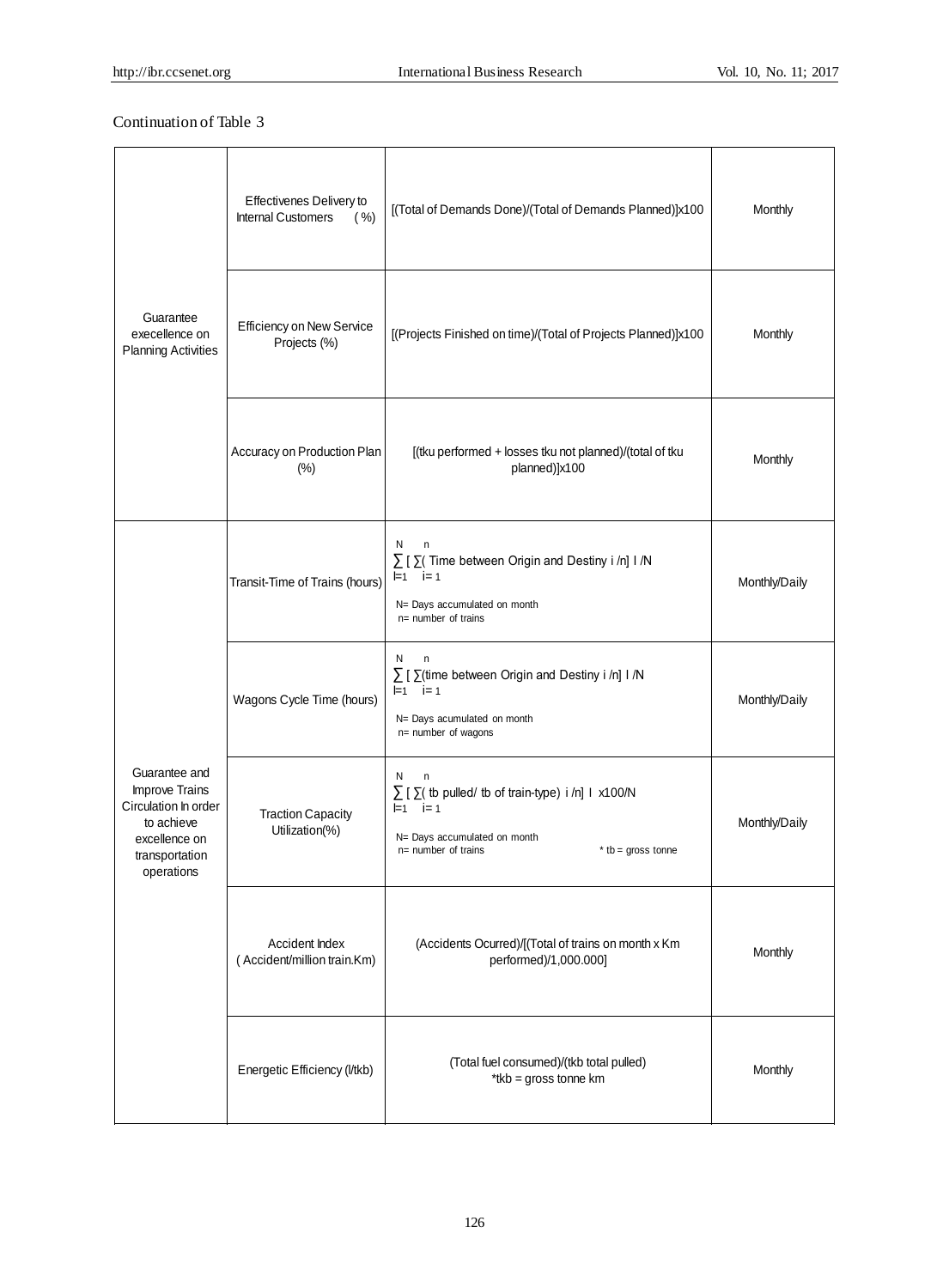## **5. Conclusion and Final Remarks**

Railroad Transportation is the key for the more balanced transportation matrix in Brazil. Methods and theories can contribute to leverage the share of railroad transportation with regards total of goods to be moved. PMS has important role on the railroad performance management. However, literature review shows that most of PMS proposed are concentrated on operational, maintenance and sector aspects. Comprehensive, strategic and cause-and-effect PMSs are not considered by these proposals. This is against general theory of modern PMSs.

In order to try to fill this gap, this research aimed to present a PMS framework to be applicable at Railroad Companies. To elaborate this model, a case study was developed in a large Railroad Brazilian Company in order to understand the strategic objectives in terms of learning and growth, processes, customers and financial perspectives, This was necessary due to the choice of BSC structure as a basis for the PMS constructs.

It was possible to verify the suitability of BSC structure for the railroad companies. Also, evidences shows the real needs in have a strategic and broad perspective to properly measure railroad operations.

This research brings up significant for the PMS theory related to railways as study object once current PMSs proposed are not enough to effectively support the performance measurement needs from the Railroad companies' perspective. Also, it can be a reference guide for practitioners interested in implements effective PMSs into their organizations and in specific in Railroad Companies. From the Brazilian perspective, this PMS can help the improvement of Brazilian companies impacting on their performance management and consequently in a more balanced transportation matrix.

Future researches can be done in order to understand a little bit more aspects related to implementation and impacts with regards BSC adoption in Railways. Some research questions can be useful as reference for future studies as surveys, action researches and case studies as follows:

- What the impacts of BSC adoption in Railroads outcomes?
- What the barriers to implement BSC in Railroad Companies?
- Is the BSC effective to accomplish and support Railroad strategic objectives?
- How to effectively implement the BSC in Railways organizations?

#### **References**

- Ahren, T., & Aditya, P. (2009). Maintenance performance indicators (MPIs) for benchmarking the Railway infrastructure. *Benchmarking: an international Journal*, *16*(2), 247-258. https://doi.org/10.1108/14635770910948240
- Association of American Railroads. (2016). *Railroads Drive American Economy*. Retrieved from: https:// www.aar.org/Documents/SOTI%20PDFs/AAR%20State%20of%20the%20Industry%202016%20Report%2 02\_C1A1.pdf
- Association of Brazilian Railroad Companies. (2016). *Mais Eficiência e Mais TKU*. Brasília. Retrieved from: http://www2.antf.org.br/releases/mais-eficiencia-mais-tku/
- Bititci, U. S., Carrie, A. S., & McDevitt, L. (1997). Techniques integrated performance measurement systems: an audit and development guide. *The TQM Magazine*, *9*(1), 46-53. https://doi.org/10.1108/09544789710159443
- Bryman, A., & Bell, E. (2007). *Business Research Methods.* Oxford: Oxford University Express, 2nd ed.
- Eccles, R. G. (1991). Measuring Corporate Performance: The Performance Manifesto. *Harvard Business Review*, *69*(1), 131-137.
- Frost, B. (2000). *Measuring Performance.* Dallas: Measurement International.
- Jorge-Moreno, J., & Garcia-Gebrian, L. I. (1999). Measuring production efficiency in European Railways *European Business Review*, *99(*5), 332-344.
- Kaplan, R. S., & Norton, D. P. (1996). *The Balanced Scorecard: Translating Strategy into Action.* Boston: Harvard Business Schoo Press.
- Kaplan, R. S., & Norton, D. P. (2001). Transforming the balanced scorecard from performance measurement to strategic management: Part II. *Accouting Horizons*, *15*(2), 147-160. https://doi.org/10.2308/acch.2001.15.2.147
- Lan, W. L., & Lin, E. J. (2006). Performance measurement for Railway Transport: Stochastic distance functions